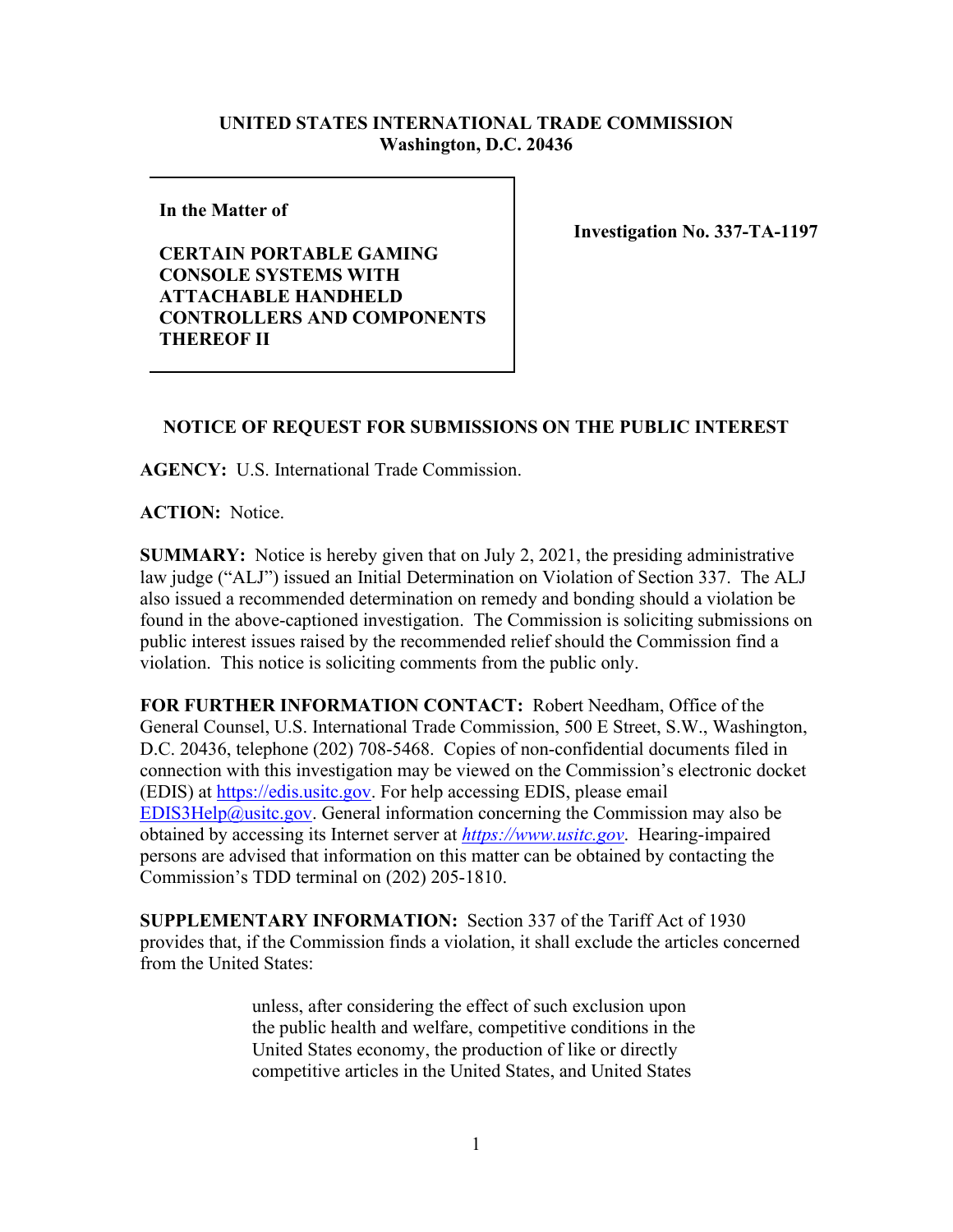consumers, it finds that such articles should not be excluded from entry.

19 U.S.C. 1337(d)(1). A similar provision applies to cease and desist orders. 19 U.S.C.  $1337(f)(1)$ .

The Commission is soliciting submissions on public interest issues raised by the recommended relief should the Commission find a violation, specifically: a limited exclusion order and cease and desist orders against certain portable gaming console systems with attachable handheld controllers and components thereof by respondents Nintendo Co., Ltd. and Nintendo of America, Inc. Parties are to file public interest submissions pursuant to 19 CFR 210.50(a)(4).

The Commission is interested in further development of the record on the public interest in this investigation. Accordingly, members of the public are invited to file submissions of no more than five (5) pages, inclusive of attachments, concerning the public interest in light of the administrative law judge's recommended determination on remedy and bonding issued in this investigation on July 2, 2021.Comments should address whether issuance of the recommended limited exclusion order in this investigation would affect the public health and welfare in the United States, competitive conditions in the United States economy, the production of like or directly competitive articles in the United States, or United States consumers.

In particular, the Commission is interested in comments that:

- (i) explain how the articles potentially subject to the recommended limited exclusion order are used in the United States;
- (ii) identify any public health, safety, or welfare concerns in the United States relating to the recommended limited exclusion order;
- (iii) identify like or directly competitive articles that complainant, its licensees, or third parties make in the United States which could replace the subject articles if they were to be excluded;
- (iv) indicate whether complainant, complainant's licensees, and/or third party suppliers have the capacity to replace the volume of articles potentially subject to the recommended limited exclusion order within a commercially reasonable time; and
- (v) explain how the recommended limited exclusion order would impact consumers in the United States.

Written submissions must be filed no later than by close of business on July 26, 2019.